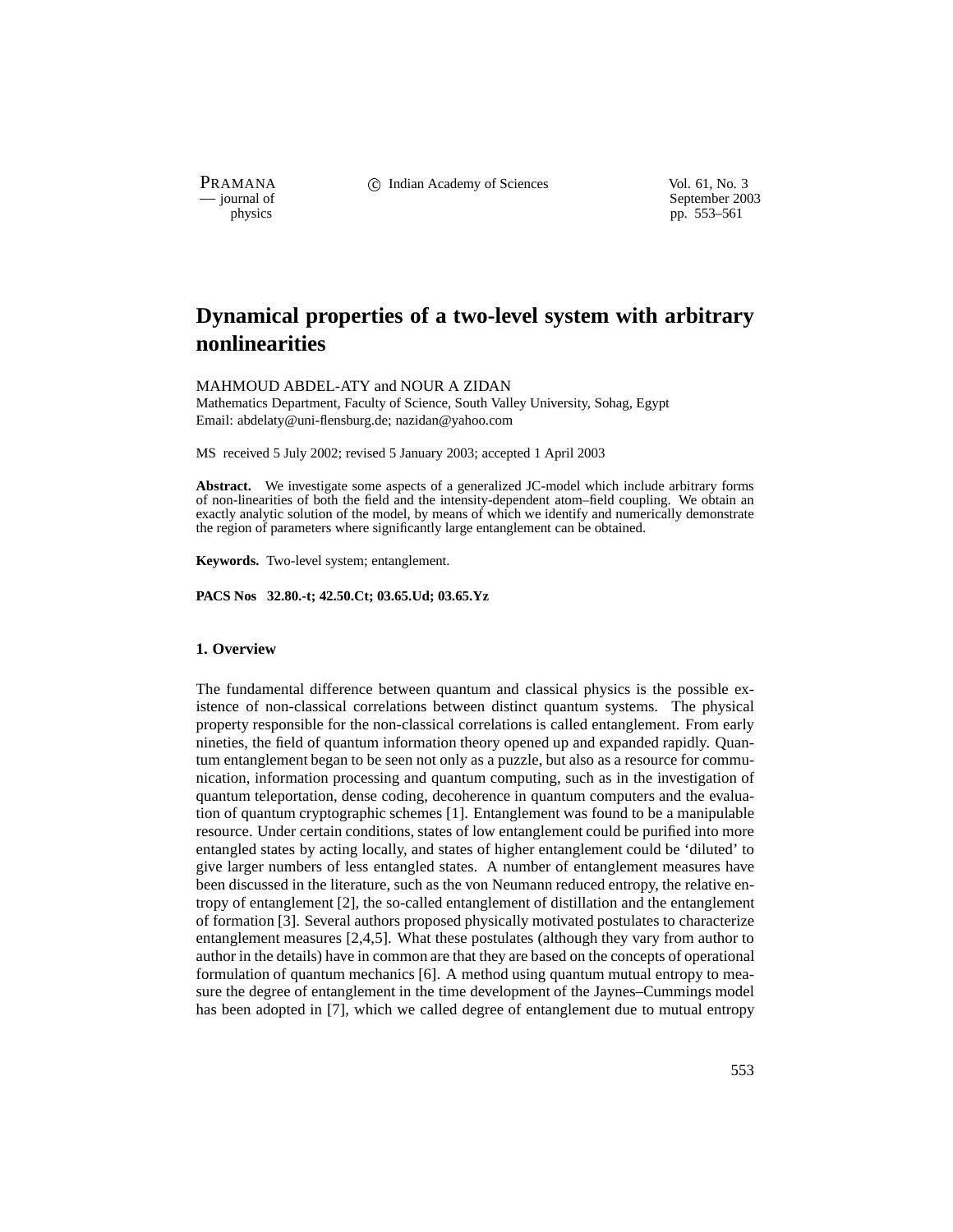#### *Mahmoud Abdel-Aty and Nour A Zidan*

(DEM). We have formulated the entanglement in the time development of the JC-model with squeezed state [8], and then we have shown that the entanglement can be controlled by means of squeezing.

In this communication, we aim at extending the previously cited treatments to study the problem of a two-level atom interacting with a single-mode including acceptable kinds of non-linearities of both the field and the intensity-dependent atom–field coupling. We employ the analytical results obtained to investigate the properties of the entanglement due to the concurrence hierarchy.

## **2. The entanglement**

In the theory of open system or the reduction theory, one often considers two subsystems  $\mathcal{H}_1$  and  $\mathcal{H}_2$  represented by Hilbert space. Let  $S(\mathcal{H}_i)$ ,  $(i = 1, 2)$  be the state spaces (the set of all density operators). Also  $S(\mathscr{H}_1 \otimes \mathscr{H}_2)$  denotes the state space in the composite system  $\mathcal{H}_1 \otimes \mathcal{H}_2$ . The following decomposed states in composite system are called disentangled states:

$$
|\psi\rangle = |\psi_1\rangle \otimes |\psi_2\rangle, \quad |\psi_1\rangle \in S(\mathscr{H}_1), \quad |\psi_2\rangle \in S(\mathscr{H}_2). \tag{1}
$$

However, in general, it is almost impossible to decompose the states in composite system like the above, that is, the following states exist:

$$
|\psi\rangle = \alpha |\psi_1\rangle \otimes |\psi_2\rangle + \beta |\phi_1\rangle \otimes |\phi_2\rangle, |\psi_1\rangle, |\phi_1\rangle \in S(\mathcal{H}_1), \quad |\psi_2\rangle, |\phi_2\rangle \in S(\mathcal{H}_2) |\alpha|^2 + |\beta|^2 = 1, \quad \alpha \neq 0, \quad \beta \neq 0.
$$
 (2)

The above states which cannot be described by product states of two subsystems, are called entangled states. In the case of pure quantum states for two subsystems, a number of physically intuitive measures of entanglement have been known for some time. However, for general mixed states of an arbitrary number of subsystems, entanglement measures are still under development.

Consider  $\mathcal{H}_1$  and  $\mathcal{H}_2$  that interact with each other. How are the entropies of these systems related to the entropy of the composite system that comprises them both? The answer to this question was listed by the Araki–Lieb theorem [9]. Let  $S(\mathscr{E}_t^* \rho_{\mathscr{H}_1})$  and  $S(\mathscr{E}_t^*\rho_{\mathscr{H}_2})$  denote the entropies of the two interacting systems and  $S(\mathscr{E}_t^*\rho)$  denotes the entropy of the composite system. The continuous map  $\mathcal{E}^*$  describing the time evolution between the ion and the field for this process is defined by the unitary operator generated by the total Hamiltonian *H* such that

$$
\begin{aligned} \mathscr{E}^*_t\;:\; \mathscr{S}\left(\mathscr{H}_A\right) &\longrightarrow \mathscr{S}\left(\mathscr{H}_A \otimes \mathscr{H}_F\right), \\ \mathscr{E}^*_t \bm{\rho} &= U_t\left(\bm{\rho}\otimes \bm{\varpi}\right)U^*_t, \quad U_t \equiv \mathsf{e}^{-\mathrm{i} tH/\hbar}. \end{aligned}
$$

Araki and Lieb showed that these entropies satisfy the 'triangle inequalities'

$$
|S(\mathscr{E}_t^* \rho_{\mathscr{H}_1}) - S(\mathscr{E}_t^* \rho_{\mathscr{H}_2})| \leq S(\mathscr{E}_t^* \rho) \leq S(\mathscr{E}_t^* \rho_{\mathscr{H}_1}) + S(\mathscr{E}_t^* \rho_{\mathscr{H}_2}). \tag{3}
$$

Quantum entropies are generally difficult to compute because they involve the diagonalization of large (and, in many cases, infinite dimensional) density matrices. Thus explicit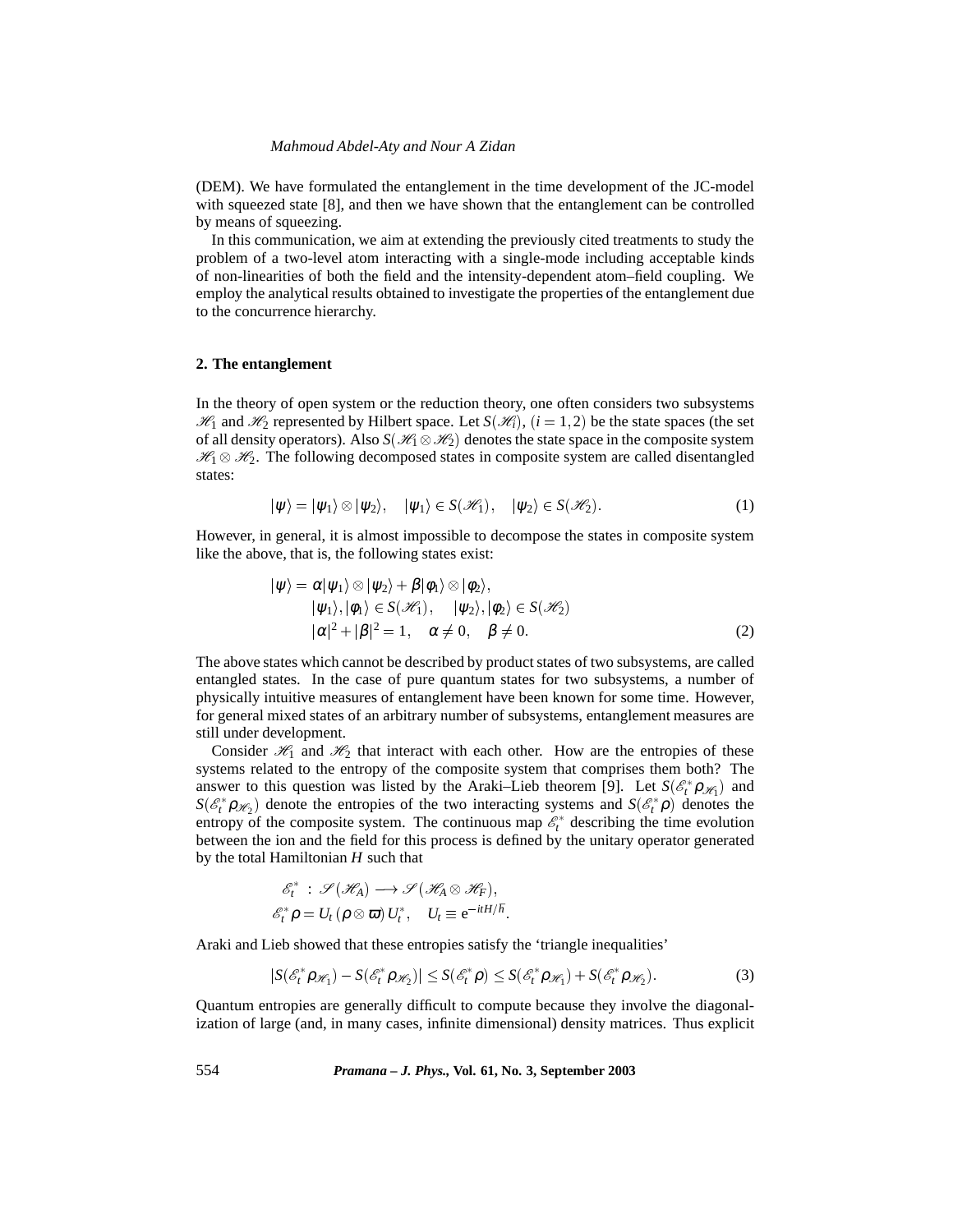### *Dynamical properties of a two-level system*

illustrations of the inequalities  $(3)$  are difficult to come by. Phoenix and Knight  $[4]$  gave a nice illustration of these inequalities in the context of Jaynes–Cummings model. They considered a two-level atom interacting with an undamped cavity initially in a coherent state. In this case the composite entropy is initially zero and remains zero at all times because the atom-field system is isolated from its environment. Under those circumstances the latter inequality  $S(\mathscr{E}_t^*\rho) \leq S(\mathscr{E}_t^*\rho_{\mathscr{H}_1}) + S(\mathscr{E}_t^*\rho_{\mathscr{H}_2})$  is trivially satisfied whereas the former implies that  $S(\mathscr{E}_t^* \rho_{\mathscr{H}_1}) = S(\mathscr{E}_t^* \rho_{\mathscr{H}_2})$ . It is easy to calculate the atomic entropy  $S(\mathscr{E}_t^* \rho_{\mathscr{H}_1})$ but the calculation of the quantum field entropy is more problematic. However, Phoenix and Knight succeeded in evaluating the field entropy in closed form and showed that it did indeed equal the atomic entropy at all times. The entropies of the atom and the field, when treated as a separate system, are defined through the corresponding reduced density operators by

$$
S(\mathscr{E}_t^* \rho_{\mathscr{H}_1(\mathscr{H}_2)}) = -Tr_{\mathscr{H}_1(\mathscr{H}_2)} \{ \mathscr{E}_t^* \hat{\rho}_{\mathscr{H}_1(\mathscr{H}_2)} \log \mathscr{E}_t^* \hat{\rho}_{\mathscr{H}_1(\mathscr{H}_2)} \},\tag{4}
$$

and thus we have the entanglement degree

$$
I_{\sigma} \left( \mathscr{E}_t^* \rho_{\mathscr{H}_1}, \mathscr{E}_t^* \rho_{\mathscr{H}_2} \right) = 2S \left( \mathscr{E}_t^* \rho_{\mathscr{H}_1} \right). \tag{5}
$$

Pure state entanglement of bipartite systems is well-understood in the sense that the relevant parameters for its optimal manipulation by local operations and classical communication have been identified and analysed [5]. From the viewpoint of the Phoenix–Knight [4] entropy formalism we have investigated the properties of the evolution of the entropy and entanglement of the three-level atom in single mode [2] and multimode [10].

For the entangled states  $\mathscr{E}_t^* \varrho \in S(\mathscr{H}_1 \otimes \mathscr{H}_2)$ , the entanglement degree is defined by the following formula as a distance (difference) from a disentangled state  $tr_{\mathcal{H}_1} \mathcal{E}_t^* \varrho \otimes$  $tr_{\mathscr{H}_2} \mathscr{E}_t^* \varrho \in S(\mathscr{H}_1 \otimes \mathscr{H}_2)$ :

$$
I_{\mathcal{E}_t^* \rho} \left( \mathcal{E}_t^* \rho_t^A, \mathcal{E}_t^* \rho_t^F \right) = tr \left( \mathcal{E}_t^* \rho \left( \log \mathcal{E}_t^* \rho - \log \mathcal{E}_t^* \rho_t^A \otimes \mathcal{E}_t^* \rho_t^F \right) \right). \tag{6}
$$

Thus we can obtain the degree of entanglement due to mutual entropy by means of measuring the difference with the disentangled state  $\mathcal{E}_t^* \rho_t^A \otimes \mathcal{E}_t^* \rho_t^F$ ,  $(\mathcal{E}_t^* \rho_t^A \equiv tr_F \mathcal{E}_t^* \rho$ ,  $\mathcal{E}_t^* \rho_t^F \equiv$ *tr*<sub>*A*</sub> $\mathcal{E}_t^*$  $\rho$ ). On the other hand, the entanglement of formation of the mixed state  $\mathcal{E}_t^*$  $\rho$  is defined as the average entanglement of the pure states of the decomposition, minimized over all decompositions of  $\mathscr{E}_t^* \rho$ :

$$
E_f(\mathscr{E}_t^*\rho) = \min\left(\sum_j p_j E_f(\varphi_j)\right),\tag{7}
$$

The basic equation (eq. (7)) is justified by the physical interconvertibility of a collection of pairs in an arbitrary pure state  $|\psi\rangle$  and a collection of pairs in the standard singlet state, the asymptotic conversion ratio being given by  $E_f(\mathscr{E}_t^*\rho)$ . In *d*-dimension, the explicit expression of entanglement of formation is only found for several special types of mixed state. However, the explicit formulas have been found for the two-level quantum system [11]. The entanglement of formation of an arbitrary state is related to a quantity called concurrence  $C(\mathscr{E}_t^* \widehat{\rho})$  by a function

$$
E_f(\mathscr{E}_t^*\widehat{\rho}) = h\left(0.5 + 0.5\sqrt{1 - C^2(\mathscr{E}_t^*\widehat{\rho})}\right),\tag{8}
$$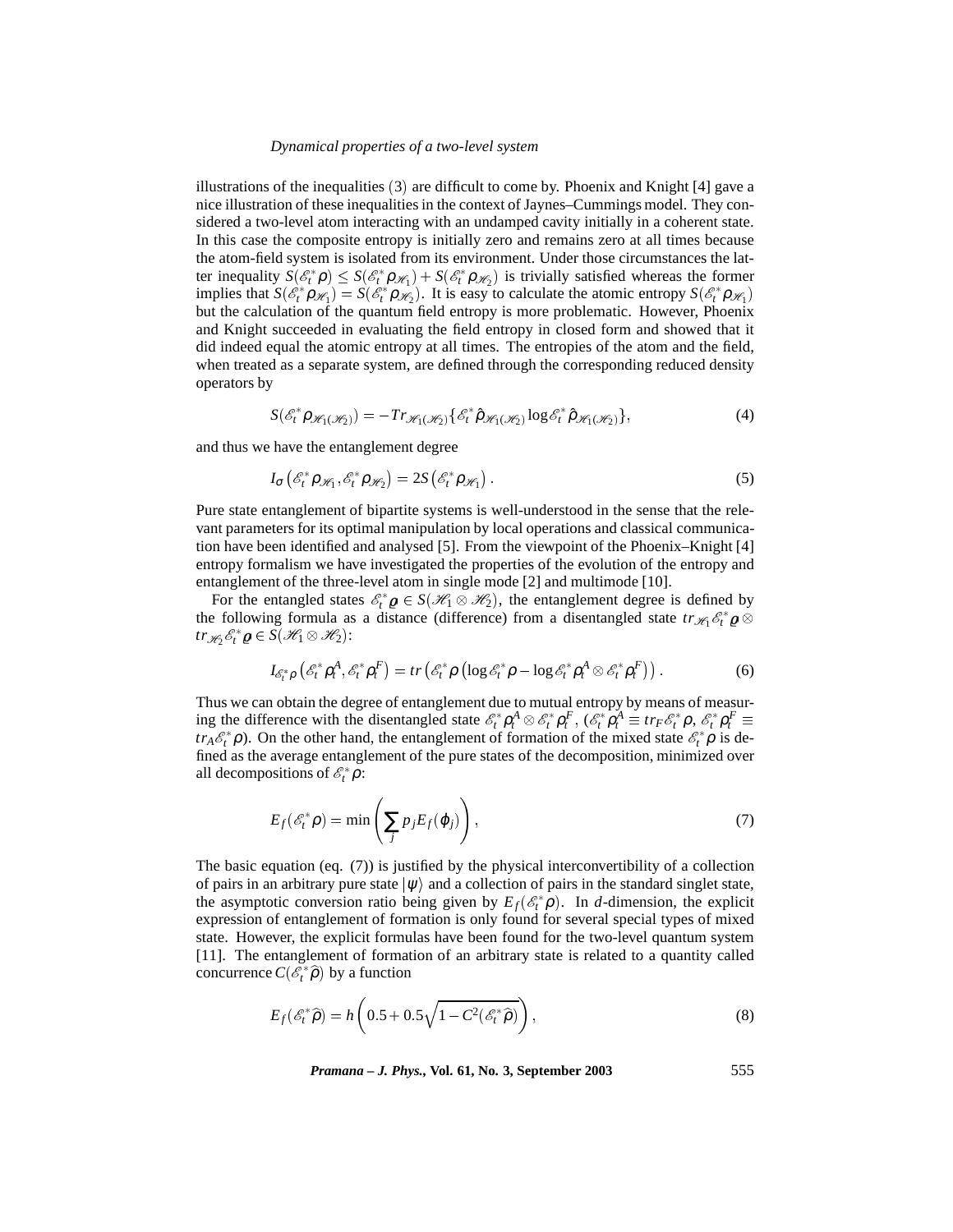#### *Mahmoud Abdel-Aty and Nour A Zidan*

where  $h(x) = -x \log x - (1-x) \log(1-x)$ , is the binary entropy function. The entanglement of formation is monotonically increasing with respect to the increasing concurrence. The concurrence is defined by an almost magic formula,  $C(\mathscr{E}_t^* \widehat{\boldsymbol{\rho}}) = \max\{0, \lambda_1 - \lambda_2 - \lambda_3 - \lambda_4\}$  $\lambda_4$ , where  $\lambda_i$  are the square roots of the eigenvalues of  $\mathcal{E}_t^* \hat{\rho} \mathcal{E}_t^* \hat{\rho}$  in descending order,  $\mathscr{E}_t^* \widehat{\rho} = (\sigma_y \otimes \sigma_y) \mathscr{E}_t^* \rho^* (\sigma_y \otimes \sigma_y)$ , where  $\widehat{\sigma}_y$  is the Pauli matrix. Because concurrence provides a measure of entanglement in two-level system, it is worth generalizing concurrence to higher dimension. A generalized concurrence by considering arbitrary conjugations acting on arbitrary Hilbert spaces has been presented in ref. [12]. The spin flip operator  $\hat{\sigma}_v$ has been generalized [13] to a universal invertor  $S_d$  defined as  $S_d(\mathscr{E}_t^*\hat{\rho}) = 1 - \mathscr{E}_t^*\hat{\rho}$ , the pure state concurrence in any dimension takes the form

$$
C_1(\phi) = \sqrt{2\left[1 - Tr(\mathscr{E}_t^*\widehat{\rho}_A^2)\right]}.
$$
\n(9)

To quantify entanglement by concurrence hierarchy is a new idea.

As already noticed and conjectured by many researchers, one quantity perhaps is not enough to measure all aspects of entanglement (see for a review [14]). As the question of separability, Peres-Horodecki's [15] criterion is enough for bipartite two-level quantum system. For higher dimensions, if we want to find whether a bipartite state is entangled, besides partial transposition operation proposed by Peres [15], we need to find other positive but not completely positive maps. Presently, how to find whether a bipartite state in  $C^d \otimes C^d$  is entangled is still an open problem.

# **3. The model**

In what follows we will introduce and analyse a general model for the interaction between a two-level atom with a quantized electromagnetic field including all acceptable forms of non-linearities of both the field and the intensity-dependent atom–field coupling. In the rotating wave approximation, the total Hamiltonian can be written as [16]

$$
\hat{H} = E_e|e\rangle\langle e| + E_g|g\rangle\langle g| + \hbar\Omega \hat{a}^\dagger \hat{a} + \Re(\hat{a}^\dagger \hat{a}) \n+ \hbar\lambda \{ f(\hat{a}^\dagger \hat{a}) \otimes \hat{a} \otimes \sigma^+ + \hat{a}^\dagger \otimes \sigma^- \otimes f(\hat{a}^\dagger \hat{a}) \},
$$
\n(10)

where  $E_m$  is the energy for level  $|m\rangle$ . The frequencies of transition between the levels are defined by the equality  $\omega_0 = (E_e - E_g)/\hbar$ , and  $\hat{a}$  and  $\hat{a}^{\dagger}$ , are the annihilation and the creation operators, respectively, for the mode of the cavity field satisfying  $[\hat{a}, \hat{a}^\dagger] = 1$ , and  $\Omega$  is the field frequency. We denote by  $\Re(\hat{a}^\dagger \hat{a})$  the one-mode field non-linearity and  $\hbar \lambda f(\hat{a}^\dagger \hat{a})$ represents an arbitrary intensity-dependent atom–field coupling.  $\hat{\sigma}^{\pm}$  are the pseudo-spin matrices. The second term of  $\hat{H}_{in}$  describes the dynamic Stark shifts of the ground and excited levels of the atom which depend on the one-photon coupling constant, on the mismatch  $|\Delta|$  (the detuning parameter  $\Delta = \omega_0 - \Omega$ ), and on the intensity and statistics of the cavity field. We assume that the atom is initially either in the excited state  $|e\rangle$  or in the ground state  $|g\rangle$ . This can be described from the state  $|\varpi,\phi\rangle$  given by

$$
|\varpi, v\rangle = \cos\left(\frac{\varpi}{2}\right)|e\rangle + \sin\left(\frac{\varpi}{2}\right)\exp(-iv)|g\rangle, \tag{11}
$$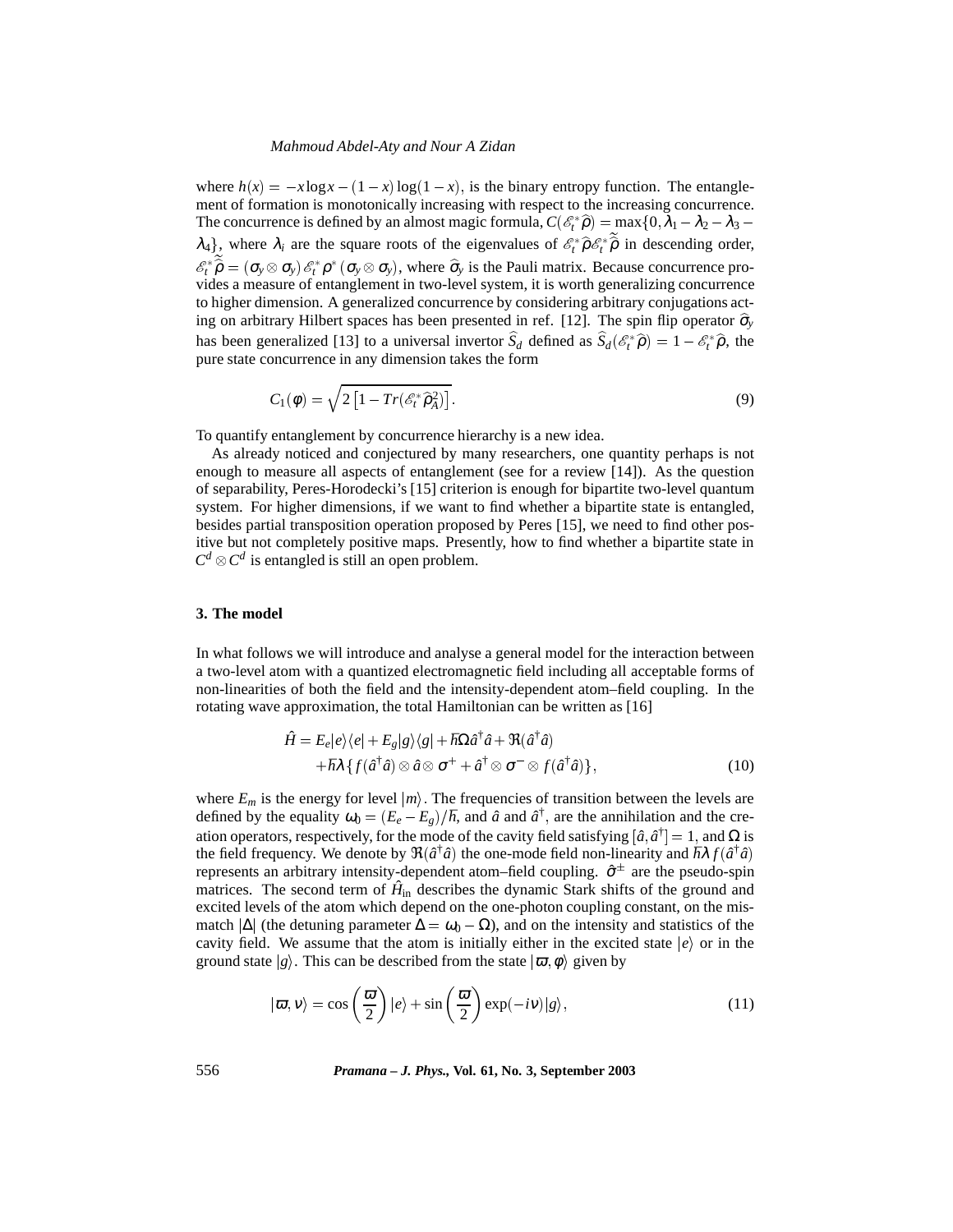# *Dynamical properties of a two-level system*

where v is the relative phase of the two atomic levels. For the excited state  $|e\rangle$  we have to take  $\bar{\omega} \to 0$  while for  $\bar{\omega} \to \pi$  the wave function describing the atom in the ground state  $|g\rangle$ is obtained. Also, we suppose that the initial state of the field is the coherent state:

$$
\hat{\rho}_f(0) = |\theta\rangle\langle\theta|, \quad |\theta\rangle = \sum_{n=0}^{\infty} b_n |n\rangle,\tag{12}
$$

for a coherent state  $b_n = \exp(\bar{n}/2)\sqrt{\bar{n}^n/n!}$ ,  $(\bar{n} = |\bar{\omega}|^2)$ . In physical terms, their squares  $b_n^2$ correspond to the photon number distribution. If we assume that at  $t = 0$  the field-atom system is in a pure state, then the initial density operator of a system can be given by  $\hat{\boldsymbol{\rho}}\left(0\right)=\hat{\boldsymbol{\rho}}_{f}(0)\otimes\hat{\boldsymbol{\rho}}_{a}(0),$  i.e.

$$
\hat{\rho}(0) = |\theta\rangle\langle\theta| \otimes |\varpi, v\rangle\langle\varpi, v|,\tag{13}
$$

where  $\hat{\rho}_f(0)$  and  $\hat{\rho}_a(0)$  describe the initial values for the bimodal field and the atomic density operators. The time evolution of the statistical operator  $\hat{\rho}(t)$  at any time  $t > 0$  is given by

$$
\frac{\mathrm{d}\hat{\rho}(t)}{\mathrm{d}t} = -\frac{i}{\hbar}[\hat{H}(t), \hat{\rho}(t)].
$$
\n(14)

For the initial condition (eq. (13)) and according to eq. (14), the time-dependent analytical solution for the density matrix  $\hat{\rho}(t)$  is given by

$$
\rho(t) = \cos^2\left(\frac{\omega}{2}\right) \sum_{n=0}^{\infty} \sum_{m=0}^{\infty} [A_n A_m^* | n; e\rangle \langle e, m | + B_n B_m^* | n + 1; g\rangle \langle g, m + 1 |+ A_n B_m^* | n; e\rangle \langle g, m - 1 | + B_n A_m^* | n + 1; g\rangle \langle e, m |] + \sin^2\left(\frac{\omega}{2}\right) \times \sum_{n=0}^{\infty} \sum_{m=0}^{\infty} [A_{n-1} A_{m-1}^* | n; g\rangle \langle g, m | + B_{n-1} B_{m-1}^* | n - 1; e\rangle \langle e, m - 1 |+ A_{n-2} B_{m-2}^* | n; g\rangle \langle e, m - 1 | + B_{n-1} A_{m-1}^* | n - 1; e\rangle \langle g, m |]+ \cos\left(\frac{\omega}{2}\right) \sin\left(\frac{\omega}{2}\right) e^{i\nu} \sum_{n=0}^{\infty} \sum_{m=0}^{\infty} [A_n A_{m-1}^* | n; e\rangle \langle g, m | + B_n B_{m-1}^* | n; g\rangle \times \langle e, m - 1 | + A_n B_{m-1}^* | n; e\rangle \langle e, m - 1 | + B_n A_{m-1}^* | n + 1; g\rangle \langle g, m |]+ \cos\left(\frac{\omega}{2}\right) \sin\left(\frac{\omega}{2}\right) e^{-i\nu} \sum_{n=0}^{\infty} \sum_{m=0}^{\infty} [A_{n-1} A_m^* | n; g\rangle \langle e, m | + B_m^* B_{n-1} | n - 1; e\rangle \times \langle g, m - 1 | + A_{n-1} B_m^* | n; e\rangle \langle g, m + 1 | + B_{n-1} A_m^* | n - 1; e\rangle \langle e, m |], \qquad (15)
$$

where

$$
A_n = b_n e^{-i\gamma_n \lambda t} \left( \cos \mu_n \lambda t - iW_n \frac{\sin \mu_n \lambda t}{\mu_n} \right),
$$
  
\n
$$
B_n = -ib_n e^{-i\gamma_n \lambda t} f(n+1) \sqrt{(n+1) \frac{\sin \mu_n \lambda t}{\mu_n}},
$$
  
\n
$$
\gamma_n = \frac{1}{2\lambda} (\Re(n) + \Re(n+1)),
$$
\n(16)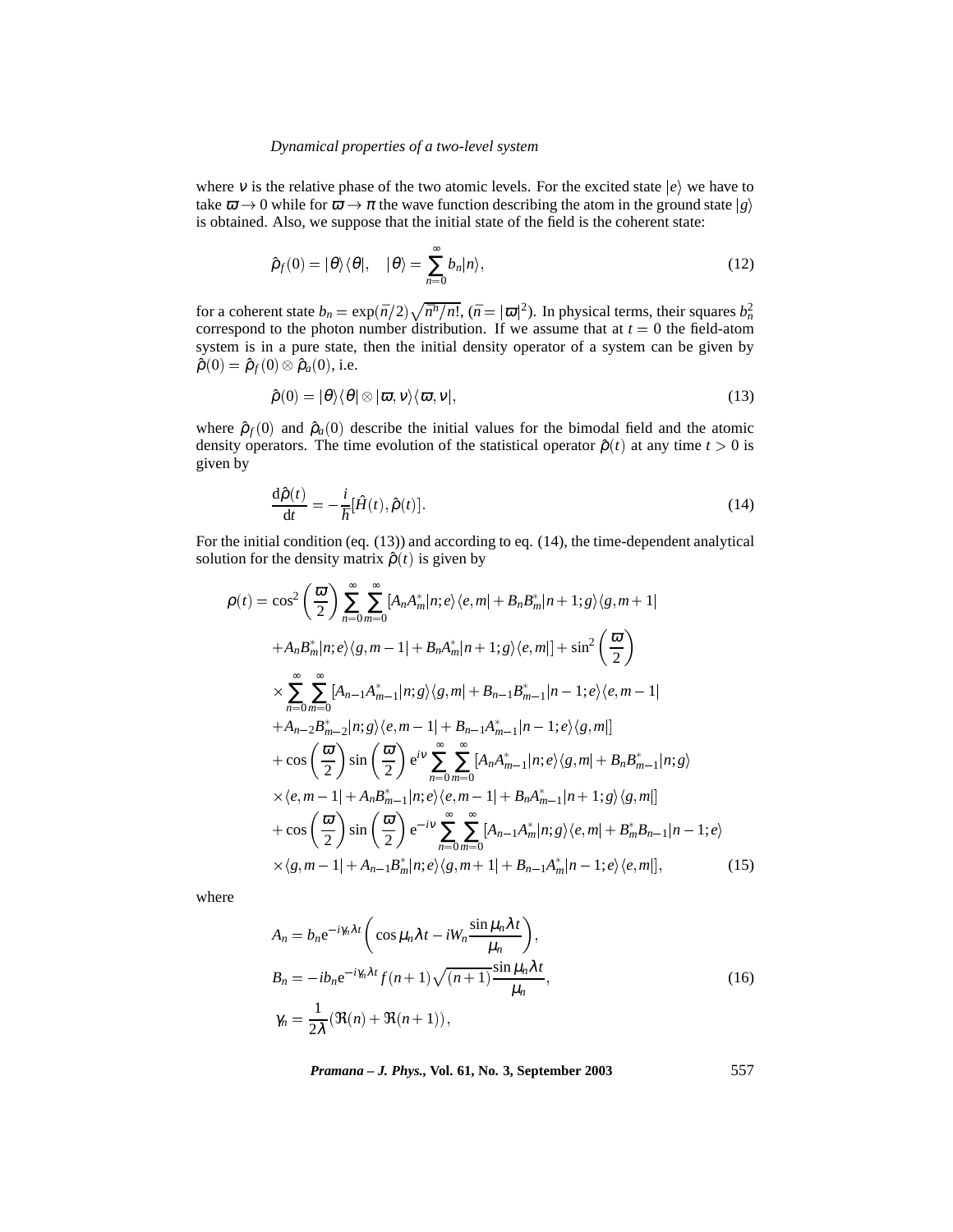*Mahmoud Abdel-Aty and Nour A Zidan*

$$
W_n = \frac{\hbar \Delta}{2\lambda} + \frac{1}{2\lambda} (\Re(n) - \Re(n+1)),
$$
  

$$
\mu_n = \sqrt{W_n^2 + (n+1)f^2(n+1)}.
$$

Having obtained the explicit form of the density matrix operator  $\rho(t)$  for the system under consideration, we are therefore in a position to discuss any phenomenon related to the system.

It is interesting to note that when  $\Re(\hat{a}^\dagger \hat{a}) = \hat{a}^\dagger \hat{a} \hat{a}^\dagger \hat{a}$ ,  $f(\hat{a}^\dagger \hat{a}) = 1$  we get the results of [17,18]. When we put  $\Re(\hat{a}^\dagger \hat{a}) = 0$ ,  $f(\hat{a}^\dagger \hat{a}) = \hat{a}\sqrt{N}$  and  $N = \hat{a}^\dagger \hat{a}$  we get the results of [16,17], where the case of a single-photon is considered. Another point worth noting in this context is the possibility of manipulating different forms of both non-linearities involved in the present model.

## **4. Results**

Supplemental to the analytical solution presented in the above section, we shall devote the following discussion to analyse the numerical results of the entanglement. Here we would like to point out that in order to ensure an excellent accuracy, the behavior of the concurrence as a measure of entanglement (CME) has been determined with great precision, where a resolution of  $10<sup>3</sup>$  points per unit of scaled time has been employed for regions exhibiting strong fluctuation. In our consideration to the behavior of the CME, we take a dimensionless scaled time  $\lambda t$ . In the mean time we have fixed the parameters  $\bar{n} = 20$ ,  $(\bar{\omega} = \pi, 0, v = 0), \Delta = 0$ , in order to analyse the effects resulting from variation in the nonlinear medium and the intensity of non-linear coupling. It is well-known that the evolution of two-level atoms is governed by the collapse and revival for both slow and fast oscillations, where the atom and the field never stop exchanging energy, so that the convergence to a final state does not take place.

Therefore we shall turn our attention to discuss the effect of the non-linearity of the single-mode field with a Kerr-type medium on CME. To see the influence of the non-linear medium in CME let us take different values of  $\chi/\lambda$  keeping all other parameters the same as in figure 1a. The results are presented in figures 1b and 1c. As we have the value of  $\chi/\lambda = 0.5$ , we find that the value of the maximum field entropy begins to decrease (see figure 1c). Further, we noticed that the degree of entanglement between the field and the atom is also reduced. In the meantime we realize that the amplitude of CME decreases as  $\chi/\lambda$  increases further. Here we may mention that if the coupling parameter of a Kerrlike medium is stronger than the atom–field coupling one can see that the system starts to dominate the dynamics (there is nearly decoupling of the atom and field) and there is a repetition for some kind of regularity in the evolution of the system. This is apparent from the regular spikes present in figure 1c. This result is in agreement with the fact that in the limit for strong non-linear interaction of the Kerr-like medium with the field mode, the field and the atom are almost decoupled. Also we can see that the amplitude of the oscillation becomes smaller.

It should be expected that as a result of the long-time evolutions of CME, there are certain amounts of Kerr-like medium which would make the Rabi oscillations of the atom to exhibit a superstructure. This of course means that with increasing coupling constants  $\chi$  there exists an enhancement of the energy exchange between the atoms and the optical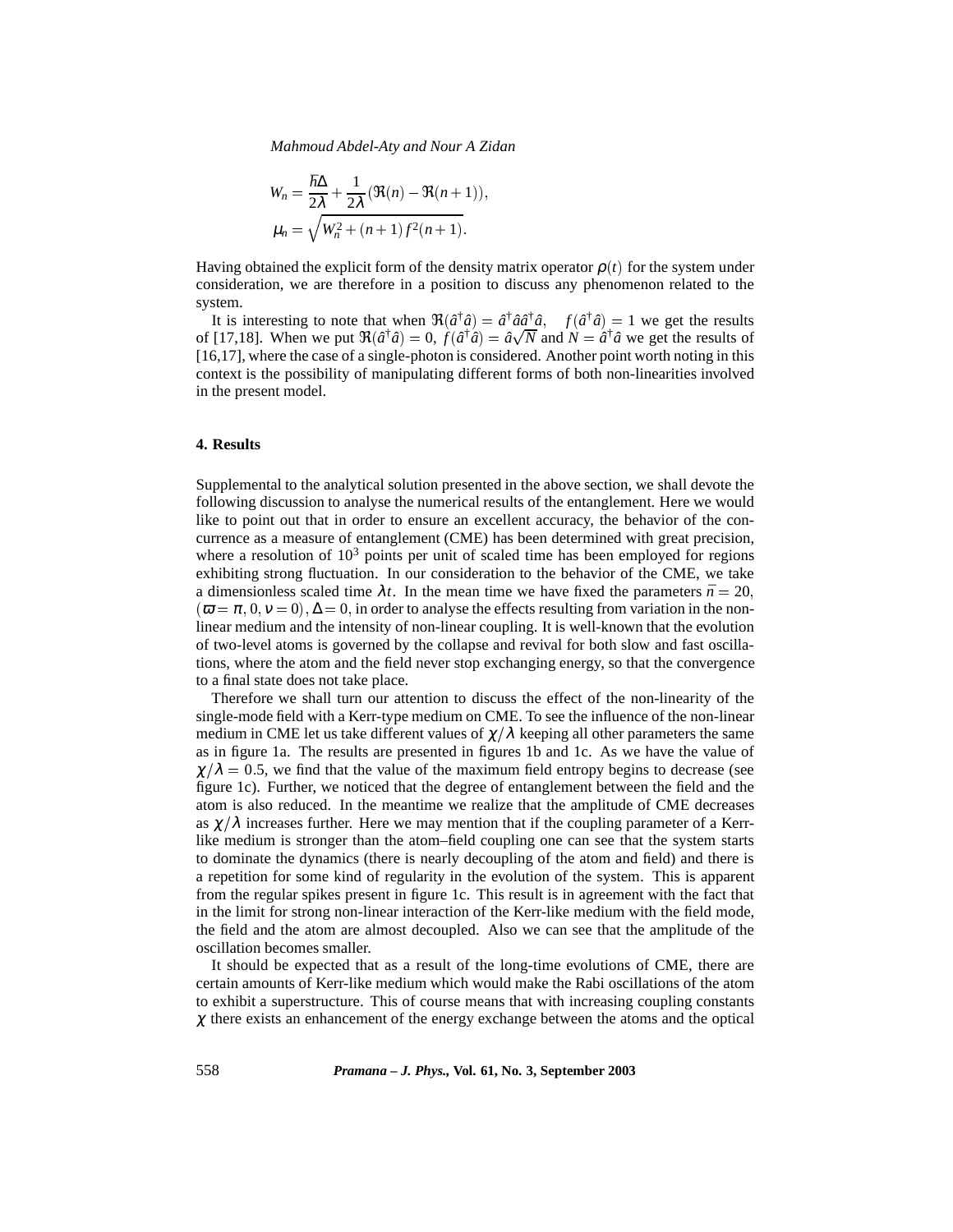*Dynamical properties of a two-level system*



**Figure 1.**  $C_1(\phi)$  as a function of the scaled time  $\lambda t$ . Calculations assume that  $(\bar{\omega} = \pi, v = 0)$  and the field in the coherent state with the initial average photon num- $\text{bers } \vec{n} = 20. \text{ (a) } \chi/\lambda = 0.0, f(n) = 1, \text{ (b) } \chi/\lambda = 0.1, f(n) = 1, \text{ (c) } \chi/\lambda = 0.5, f(n) = 1,$ (**d**)  $\chi/\lambda = 0.0, \Delta/\lambda = 5$ , and  $f(n) = 1$ .

fields. Finally we see that the amplitude of the oscillation as well as the revival time become smaller but with more revivals in the same period of time besides decreasing in the collapse time. This gives emphasis to the fact that the non-linear medium has a remarkable effect on CME and the system of a two-level atom with non-linear medium can have a potential application in the field of quantum information. The detuning effect has been shown in figure 1d. Figures 2 and 3 represent different values of the intensity coupling, where the values of the parameters  $f(n)$  are equal to  $\sqrt{n}$ , for figure 2 and  $1/\sqrt{n}$  for figure 3, and other parameters have the same values as in figure 1. One observes that the CME shows rapid oscillations for  $f(n) = \sqrt{n}$  (see figures 2a, 2b). But the situation is completely changed when we consider  $f(n) = 1/\sqrt{n}$ . Here CME shows small oscillation in a regular manner. This is particularly because of the non-linear nature of the coupling in this model which results in the Rabi frequency being proportional to the photon number, when we consider  $f(n) = \sqrt{n}$ , as opposed to its square root, as is the case in one-photon JC-model (see figure 2a). Also it is noticed that in the absence of the non-linear medium we see a gradual decrease in the amplitudes of the Rabi oscillations. With increasing non-linear interaction of the Kerr-like medium with field mode and in the presence of the intensity atom–field coupling in the form  $f(n) = 1/\sqrt{n}$ , CME decreases (see figure 2). In this case the degree of entanglement between the field and the atom reduces and almost pure state is reached. It is evident that the field and the atom are in pure states when the Kerr-like effect increases further and when the intensity coupling constant has taken the form  $1/\sqrt{n}$ . It is worth noting that the results presented here are almost similar to those obtained in our previous work [2,10] where the von Neumann entropy has been used to quantify the entanglement. Our work suggests, further investigation is worthwhile into the relationship between different measures of entanglement.

In conclusion, we have shown here by exporting numerically in the parameter space of a generalized JC-model that the concurrence hierarchy clearly demonstrates the entangle-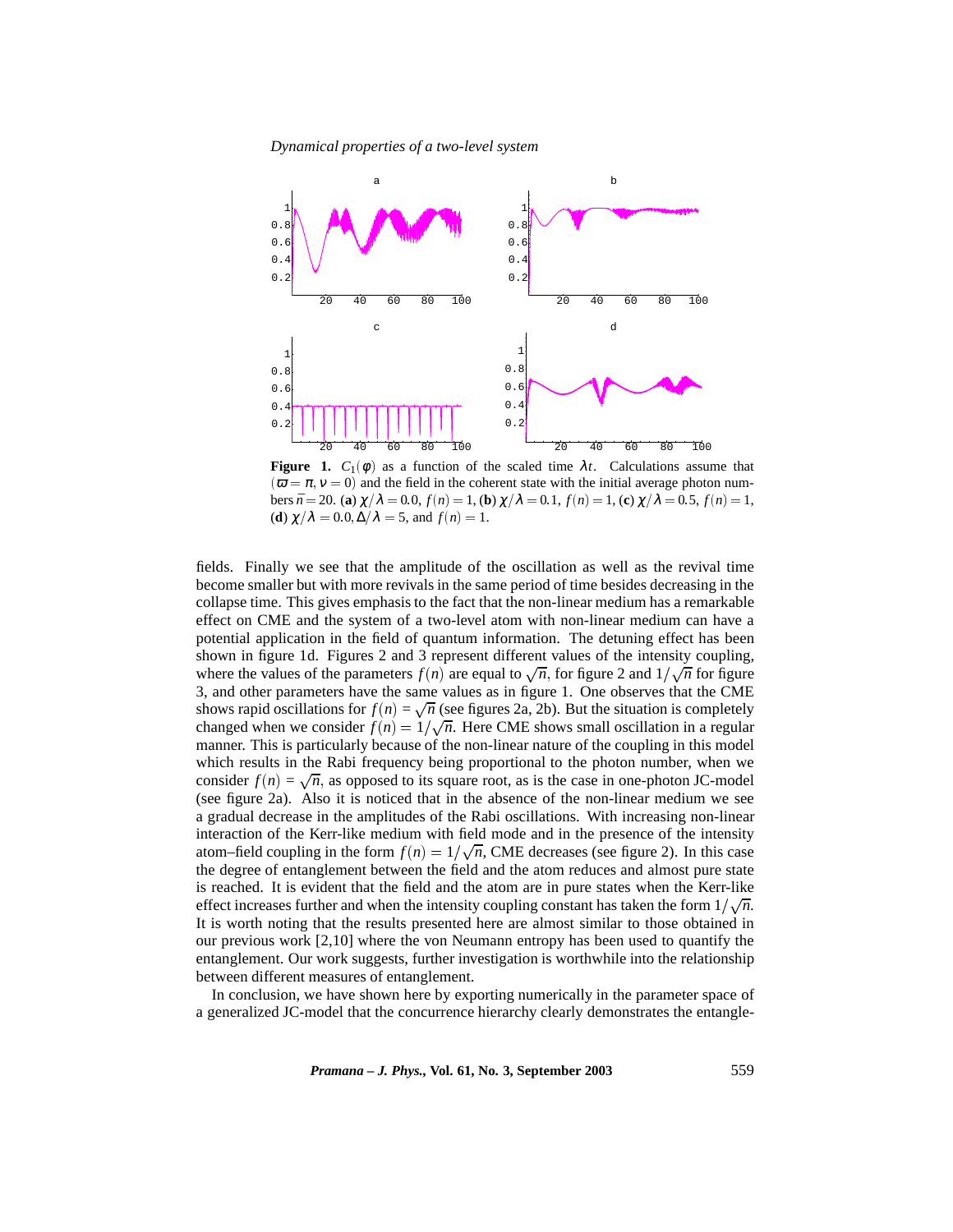*Mahmoud Abdel-Aty and Nour A Zidan*



**Figure 2.**  $C_1(\phi)$  as a function of the scaled time  $\lambda t$ . Calculations assume that  $(\bar{\omega} = \pi, v = 0)$  and the field in the coherent state with the initial average photon numbers  $\bar{n} = 20$ . (**a**)  $\chi/\lambda = 0.0$ ,  $f(n) = \sqrt{n}$ , (**b**)  $\chi/\lambda = 0.1$ ,  $f(n) = \sqrt{n}$ , (**c**)  $\chi/\lambda = 0.5$ ,  $f(n) = \sqrt{n}$ , **(d)**  $\chi/\lambda = 0.0$ ,  $\Delta/\lambda = 5$ , and  $f(n) = \sqrt{n}$ .



**Figure 3.**  $C_1(\phi)$  as a function of the scaled time  $\lambda t$ . Calculations assume that  $(\bar{\omega} = \pi, v = 0)$  and the field in the coherent state with the initial average photon numbers  $\bar{n} = 20$ . (**a**)  $\chi/\lambda = 0.0$ ,  $f(n) = 1/\sqrt{n}$ , (**b**)  $\chi/\lambda = 0.1$ ,  $f(n) = 1/\sqrt{n}$ , (**c**)  $\chi/\lambda = 0.5$ ,  $f(n) = 1/\sqrt{n}$ , (**d**)  $\chi/\lambda = 0.0, \Delta/\lambda = 5$ , and  $f(n) = 1/\sqrt{n}$ .

ment effects contained in the present model. Whilst the model was quite general, we looked specifically at some special choices of the non-linearities [18–20]. In particular, we have explored the influence of the various parameters of the system on the entanglement. When the non-linear interaction of the Kerr-type medium with the field mode is very strong, it leads to a decrease of concurrence hierarchy. To make the problem more realistic, the atom decay and cavity decay should be taken into account. We hope to report on such issues in a forthcoming paper.